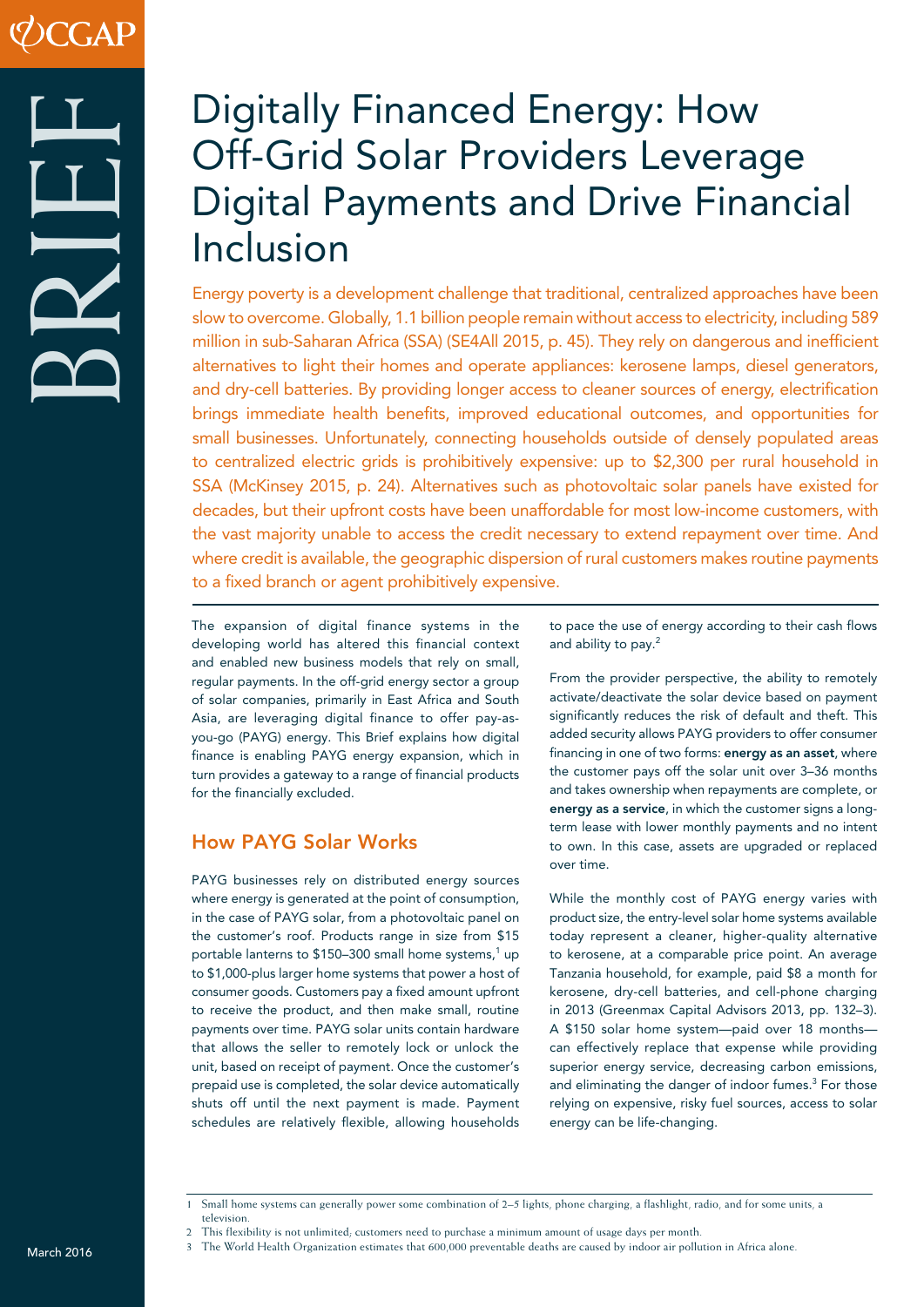# Digital finance makes scaled PAYG possible

Financed sales involve frequent interactions between seller and buyer. The nature of those transactions determines the scalability and profitability of a given business model (see Box 1). While PAYG businesses can exist without digital payments, the value proposition to both customers and investors is made much more compelling when digital payments are fully leveraged. In particular, they fulfill three crucial needs:

Transparency. Digital payments give customers confidence that they are paying only the true cost of a product, with no extraneous commissions or fees. They also allow firms to account for revenue in real-time, accurately track repayment rates, and maintain ongoing oversight and communication with their customers.

Affordability. In rural and peri-urban areas where the majority of energy poor are located, cash transactions have a high opportunity cost. Users who pay for energy in cash must spend time and money traveling to a central location to make energy payments, or companies must establish payment locations across a large geographic area and pass those costs on to customers. Digital payments allow smaller, more frequent repayments that fit the existing spending patterns of lower-income households.

Scalability. When PAYG payments are made in cash, companies must establish an entire cash management system. Sales agents must be supplemented by collections agents, or perform both duties themselves. In those situations, managing existing customers may limit the ability to identify new ones. When mobile money is used for repayments, sales agents focus on originating new customers, while the company concentrates on product quality and customer service. Mobile money agents still have to exist in areas where the energy poor live, but the cost of that infrastructure is shared in part with other services that mobile money facilitates, such as domestic money transfers, airtime sales, and bill payment. Scalable, distributed energy becomes a more achievable goal.

## PAYG energy can drive mobile money adoption

The 2014 GSMA report on mobile financial services found that only 38 percent of African mobile money accounts had been used in the past 90 days (GSMA 2016). And while digital payment volumes have skyrocketed, almost two-thirds of transactions are low-value airtime top-ups (Wagstaff 2015). The routine payments required of PAYG energy provide an opportunity to diversify and expand use of mobile money.

#### Box 1: PAYG Payment Options

As long as customers receive their incomes in cash, digital bill payment requires a cash-in point. For PAYG solar customers, there are two types of payment points:

- 1. Fixed energy shops or agents. Some companies have trained agents to accept cash payments from customers unwilling or unable to use a mobile wallet. Payments are made in cash to the agent, then remitted digitally via the agent's mobile wallet. Agent commissions add another layer of fees, and customers must travel to them for every payment, a significant burden in rural areas
- 2. Customer mobile wallet payments. Customers can send payments from their mobile wallet and receive energy in minutes without leaving their house. While this does require a cash-in with a mobile money agent, PAYG companies are able to leverage the existing mobile money infrastructure.

The PAYG model becomes more expensive to scale if providers must maintain a retail or agent network, and far-flung customers may see PAYG energy as less affordable once they factor in the cost and time of travel. Because of this, there is a strong preference on the part of providers for customer mobile wallet payments: they provide the most transparency, allow for more accurate customer data, and are cheaper for all parties.

Given the benefits of leveraging mobile money for payments, energy providers have been nudging (or requiring) customers to use mobile money in locations where that infrastructure exists. An informal CGAP survey of three leading East African PAYG solar companies, conducted in March 2015, revealed that 30–50 percent of their customers are "new" to mobile money (e.g., they started using mobile money to access the energy service). PAYG providers have had to become adept at registering customers for mobile wallets and training them in their use. These customers had not previously seen the value or relevance of mobile money to their lives, but access to solar provides a tangible incentive to register for—and actively use—a mobile wallet. As a result, PAYG solar companies are now among the largest bill-pay recipients on mobile money platforms in Kenya, Uganda, and Ghana (Mark 2014). The high transaction volume generates added revenue to mobile money providers and has helped companies such as Fenix International become a dedicated menu option on MTN Mobile Money Uganda and Off-Grid:Electric in Tanzania to secure preferential pricing from mobile network operators (MNOs) eager to convert registered mobile money users into active users. In this way, PAYG energy companies and other service providers whose business models necessitate digital transactions can break the pattern of inactivity.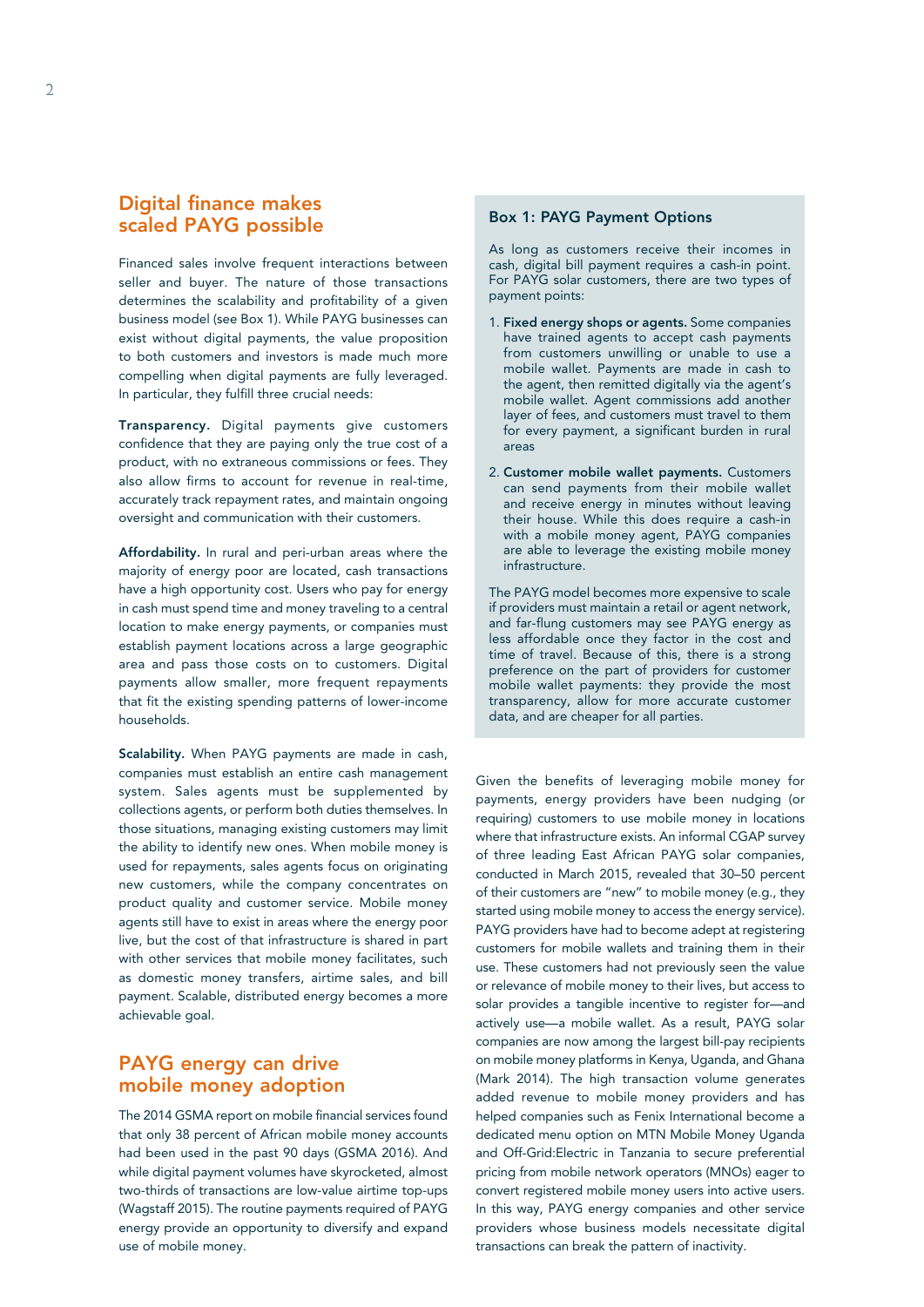# Obstacles to Growth

PAYG solar providers are growing at impressive rates: M-KOPA, operating in Kenya and Uganda, recently installed its 300,000th unit. Off-Grid:Electric has more than 100,000 customers in Tanzania and Rwanda, Fenix International has over 50,000 in Uganda, and other operators are growing quickly in India, Ghana, and elsewhere. Hundreds of thousands of customers are already using digital finance to access electricity. Going forward, the potential to continue growing at this same pace will be limited by providers' ability to effectively deal with the following challenges.

- a. Limited coverage of agent networks. Rural markets in Tanzania, Uganda, and elsewhere remain underserved by mobile money agent networks. This can be attributed to the higher level of difficulty in reaching widespread customers, but also to a perceived lack of value in rural consumers. This perception may be changing, as saturated urban markets and a desire to scale are encouraging MNOs to expand into rural areas. PAYG solar is providing a business case for the value of rural mobile money users, but until providers expand into these areas, PAYG sales agents must keep signing up customers for mobile wallets and companies must maintain their own workarounds for cash-in transactions, such as collections agents or retail locations.
- b.Effective risk assessment for consumer finance. The ability to remotely lock an energy asset ought to substantially reduce the risks of theft and nonrepayment. However, PAYG providers are finding that accurately assessing risk—while admittedly complex—is a more versatile, cost-effective competency than just being able to repossess and redeploy a unit in default. Assessments vary in their degree of sophistication: some businesses rely on agents' local knowledge, others use standardized questionnaires that produce an automated decision, and a few companies are exploring partnerships with alternative data companies to analyze call data records in an effort to predict repayment (McKinsey 2013). As competition grows among providers, the ability to identify viable customers beyond the top tier will be crucial to maintaining and expanding a given firm's market share.
- c. Working capital constraints. The greatest challenge for PAYG solar companies is raising the working capital needed to finance their own stock. Outside of Kenya, commercial-grade debt has been reluctant to enter the nascent sector, and the cost of local capital is often prohibitively expensive (GSMA 2014).

Given those constraints, PAYG providers have had to fund operations primarily through equity rounds and concessionary debt, while experimenting with other tools, such as a recent securitization of future receivables (Greentech Media 2015). Such capital is normally dollar- or euro-denominated, creating large foreign exchange risks for companies that are lending in local currency. Greater participation from local financial institutions will be needed to scale sustainably, minimize exchange risks, and leverage the credit histories established through this lending.

### Energy distribution as platform for broader financial services

For PAYG providers, future opportunities lie well beyond energy. Those that effectively address the aforementioned obstacles and scale their energy business are developing mechanisms to manage an ongoing financing relationship with lower-income customers that are the hardest to serve. Once established, there is virtually no limit on the products and services that might be offered through the distribution channel, with existing customers being less costly to serve, and therefore more profitable. Upon completion of a financed energy purchase, customers do not only acquire a solar unit, they also build a positive credit history and access an ideal form of collateral, which they can then refinance.<sup>4</sup>

M-KOPA, for example, has made the transition from energy company to asset finance company. It offers a self-described "double dividend": first, the money saved on kerosene when customers start paying for their initial solar unit, and second, the ability to "re-finance the unit, once it has been paid off, and take cash out (to a mobile wallet) or purchase another product or service on credit" (M-KOPA 2015). M-KOPA offers financing on items such as fuel-efficient cook stoves, water tanks, bicycles, and smartphones and has set up a trial program in which customers can direct the cash from refinancing toward school fees. The combination of a productive and desirable commodity (energy), digital payments linked to PAYG technology, and robust service/distribution networks makes off-grid solar an ideal entry point for scalable consumer financing. But caution must be taken: consumer financing is a powerful tool, and it is a potentially dangerous one. Responsible lenders and diligent regulators must work together to ensure that finance is used to improve development outcomes, not merely to push product sales.

There is space for further innovation. Partnerships with local financial institutions could bring additional

<sup>4</sup> Customers could allow solar providers to once again deactivate their solar unit if repayment is delayed, to access additional credit..